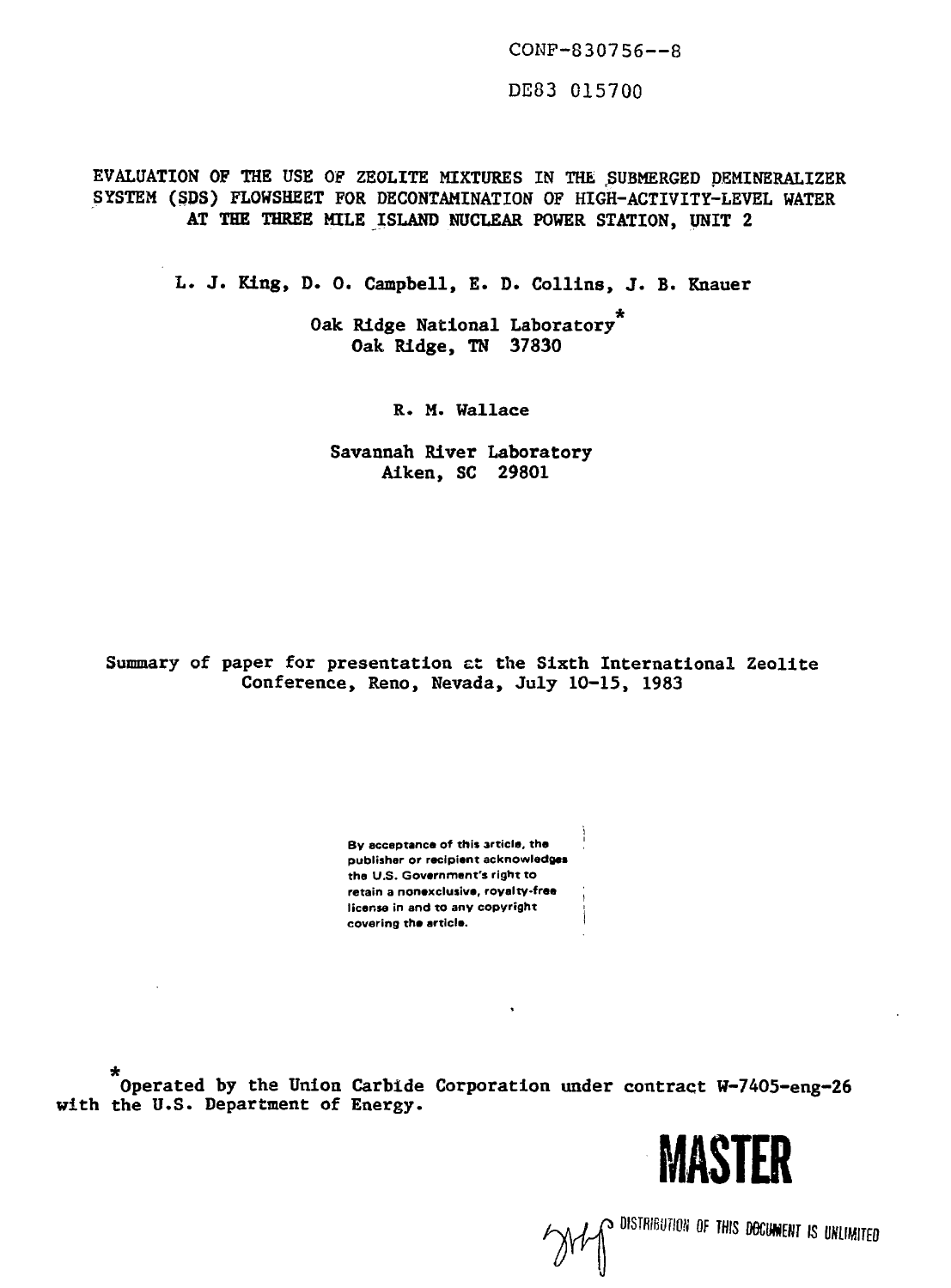## **DISCLAIMER**

**This report was prepared as an account of work sponsored by an agency of the United States Government. Neither the United States Government nor any agency thereof, nor any of their employees, makes any warranty, express or implied, or assumes any legal liability or responsibility for the accuracy, completeness, or usefulness of any information, apparatus, product, or process disclosed, or represents that its use would not infringe privately owned rights. Reference herein to any specific commercial product, process, or service by trade name, trademark, manufac**turer, c otherwise does not necessarily constitute or imply its endorsement, recom**mendaiion, or favoring by the United States Government or any agency thereof. The views and opinions of authors expressed herein do not necessarily state or reflect those of the United States Government or any agency thereof.**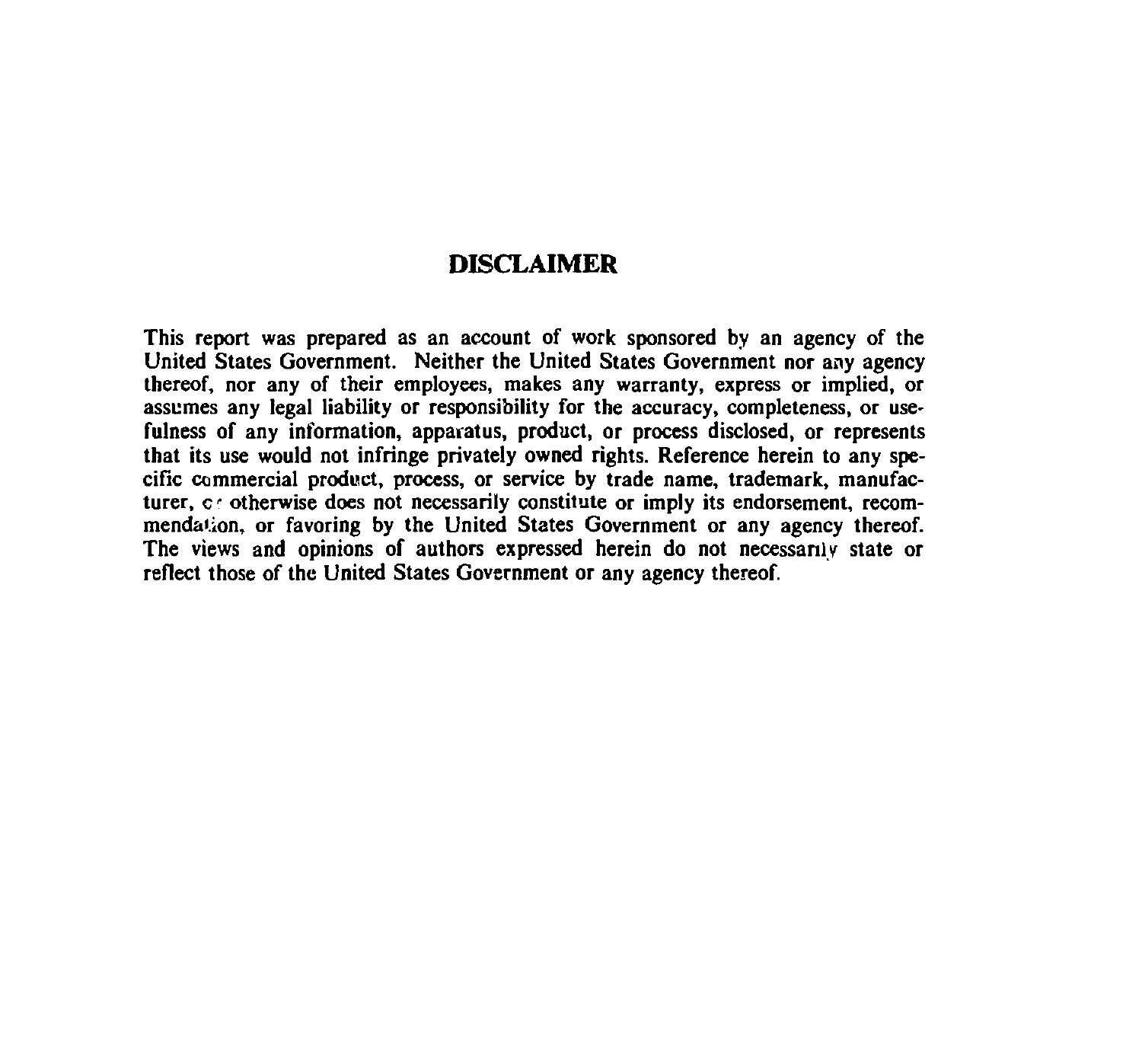**EVALUATION OF THE USE OF ZEOLITE MIXTURES IN THE SUBMERGED DEMINERALIZER SYSTEM (SDS) FLOWSHEET FOR DECONTAMINATION OF HIGH-ACTIVITY-LEVEL WATER AT THE THREE MILE ISLAND NUCLEAR POWER STATION, UNIT 2**

**L. J. King, D. 0. Campbell, E. D- Collins, J. B. Knauer**

**Oak Ridge National Laboratory Oak Ridge, TN 37830** 

**R. M. Wallace Savannah River Laboratory Aiken, SC 29801**

**Mixtures of Linde Ionsiv" IE-96 and Linde Ionsiv" A-51 were evaluated for use in the Submerged Demineralizer System (SDS) that was installed at the Three Mile Island Nuclear Power Station, Unit 2 (TMI-2) for decon**taminating ~2650 m<sup>3</sup> of high-activity-level water (HALW) in the Containment **Building (CB) sump.**

**In the original SDS process flowsheet, the cesium and strontium were to be sorbed on Linde Ionsiv" IE-96. The 225-L (60-gal), modular, ion-exchange columns were to be changed after treatment of 200 bed volumes of HALW. The cesium loading would have been 10,000 Ci/column, and 60 columns would have been required.**

**A Department of Energy SDS task force determined that it was economically desirable and technically feasible to increase the cesium loading in the SDS to 60,000 Ci/column and collect the cesium on ten columns. However, because of the lower affinity of Linde Ionsiv" IE-96 for strontium, an additional 17 columns would be required to sorb the remainder of the strontium. The only way to reduce the total number of columns required was to increase the strontium capacity by using a more strontium-selective sorbent. Linde**

**Operated by the Union Carbide Corporation under contract W-7405-eng-26 with the U.S. Department of Energy.**